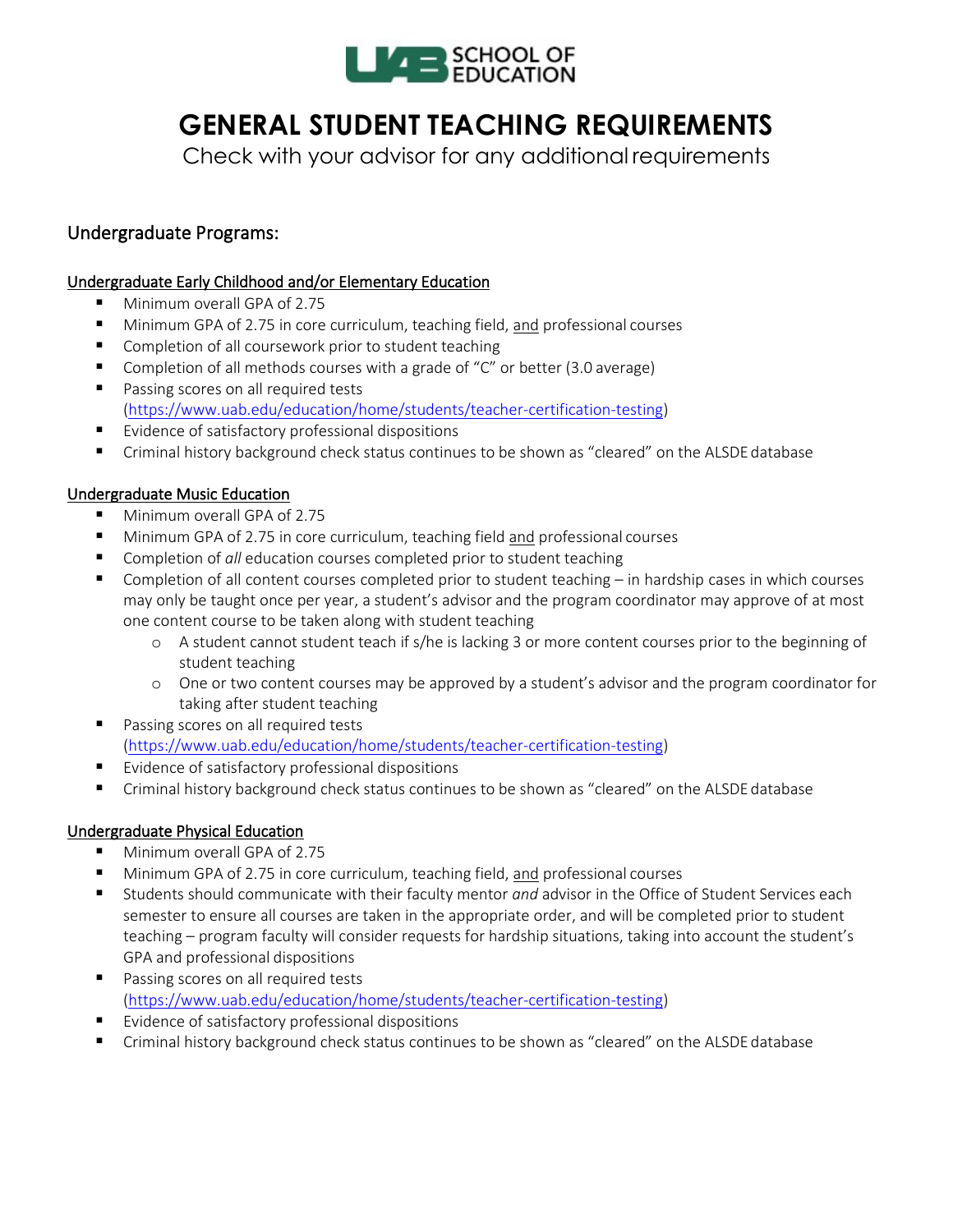### Undergraduate Secondary Education (ELA & Social Sciences gr. 6-12)

- Minimum overall GPA of 2.75
- Minimum GPA of 2.75 in core curriculum, teaching field and professional courses
- Completion of *all* education courses completed prior to student teaching
- Completion of all content courses completed prior to student teaching in hardship cases in which courses may only be taught once per year, a student's advisor and the program coordinator may approve of at most one content course to be taken along with student teaching
	- o A student cannot student teach if s/he is lacking 3 or more content courses prior to the beginning of student teaching
	- o One or two content courses may be approved by a student's advisor and the program coordinator for taking after student teaching
- **Passing scores on all required tests** [\(https://www.uab.edu/education/home/students/teacher-certification-testing\)](https://www.uab.edu/education/home/students/teacher-certification-testing)
- Evidence of satisfactory professional dispositions
- Criminal history background check status continues to be shown as "cleared" on the ALSDE database

#### UABTeach Apprentice Teaching Undergraduate Math and Sciences Secondary Education

- Completion of Professional Studies courses with a minimum GPA of 2.75 or higher. Any course with a grade below "C" must be retaken.
- Minimum overall GPA of 2.75
- **Minimum 2.75 GPA in teaching field courses**
- **Score of "Pass" on all three parts of the Praxis CORE (CASE)**
- **Passing scores on all required tests** [\(https://www.uab.edu/education/home/students/teacher-certification-testing\)](https://www.uab.edu/education/home/students/teacher-certification-testing)
- Students should communicate with the UABTeach Academic Coach each semester to ensure courses are taken in the appropriate order, and will be completed prior to apprentice teaching – program faculty will consider requests for hardship situations, taking into account the student's GPA and professional dispositions
- **Evidence of satisfactory professional dispositions**
- Criminal history background check status continues to be shown as "cleared" on the ALSDE database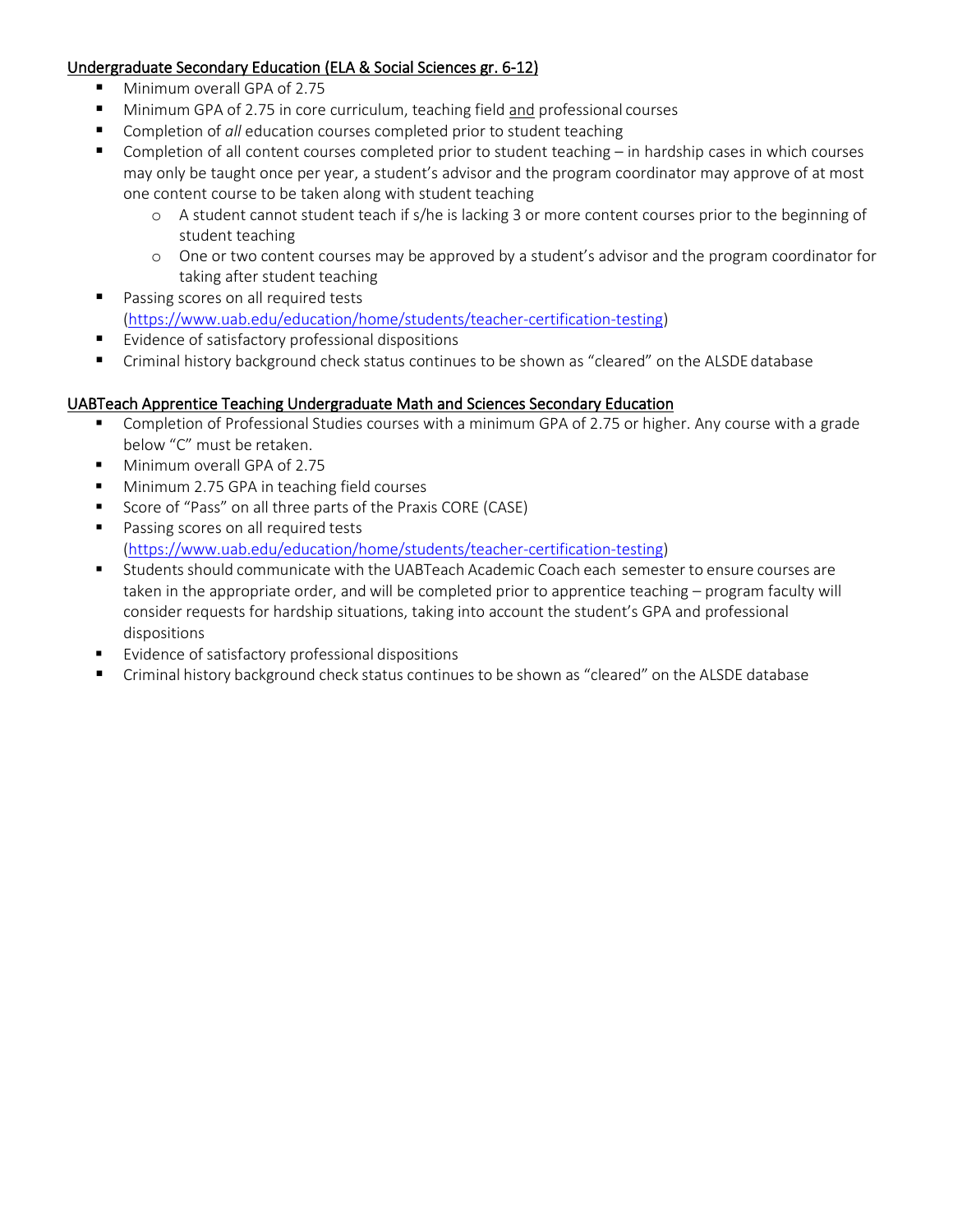## Alternative Master's Programs (AMP):

### AMP/5th Year Arts and World Languages (French, Music, Spanish, Visual Arts; gr. K-12)

- Minimum overall GPA of 3.25
	- o Note: If you were admitted to your program before July 1, 2017, your overall GPA must be 3.0
- **Minimum GPA of 3.25 in teaching field**
- **EXECOMPLERIAT COMPLETE:** Completion of *all* education courses
- Based on advisor approval, students may take one or two content courses during the semester following student teaching – *no more than two total courses can be lacking before starting the student teaching semester*
- No courses should be taken during the semester of student teaching
- **Passing scores on all required tests** [\(https://www.uab.edu/education/home/students/teacher-certification-testing\)](https://www.uab.edu/education/home/students/teacher-certification-testing)
- **EXIMENCE OF SATISFACTORY PROFESSIONAL DISPOSITIONS**
- Criminal history background check status continues to be shown as "cleared" on the ALSDE database

### AMP/5th Year Collaborative Education; Early Childhood Special Education

- **Minimum overall GPA of 3.25** 
	- o Note: If you were admitted to your program before July 1, 2017, your overall GPA must be 3.0
- **Minimum GPA of 3.25 in teaching field**
- **Completion of all methods courses with "C" or better**
- Passing scores on all required tests [\(https://www.uab.edu/education/home/students/teacher-certification-testing\)](https://www.uab.edu/education/home/students/teacher-certification-testing)
- **E** Evidence of satisfactory professional dispositions
- **F** Criminal history background check status continues to be shown as "cleared" on the ALSDE database

### AMP/5<sup>th</sup> Year Early Childhood and/or Elementary Education

- Minimum overall GPA of 3.25
	- o Note: If you were admitted to your program before July 1, 2017, your overall GPA must be 3.0
- **Minimum GPA of 3.25 in teaching field**
- Completion of all courses with "C" or better (3.0 average)
- **Passing scores on all required tests** [\(https://www.uab.edu/education/home/students/teacher-certification-testing\)](https://www.uab.edu/education/home/students/teacher-certification-testing)
- **E** Evidence of satisfactory professional dispositions
- Criminal history background check status continues to be shown as "cleared" on the ALSDE database

### AMP/5th Year Physical Education

- **Minimum overall GPA of 3.25** 
	- o Note: If you were admitted to your program before July 1, 2017, your overall GPA must be 3.0
- **Minimum GPA of 3.25 in teaching field**
- **Preference that all courses be finished prior to student teaching**
- One –two courses can be taken concurrently or after student teaching the student must get advisor approval one year in advance of student teaching to take the desired courses
- **Passing scores on all required tests** [\(https://www.uab.edu/education/home/students/teacher-certification-testing\)](https://www.uab.edu/education/home/students/teacher-certification-testing)
- **Exidence of satisfactory professional dispositions**
- Criminal history background check status continues to be shown as "cleared" on the ALSDE database